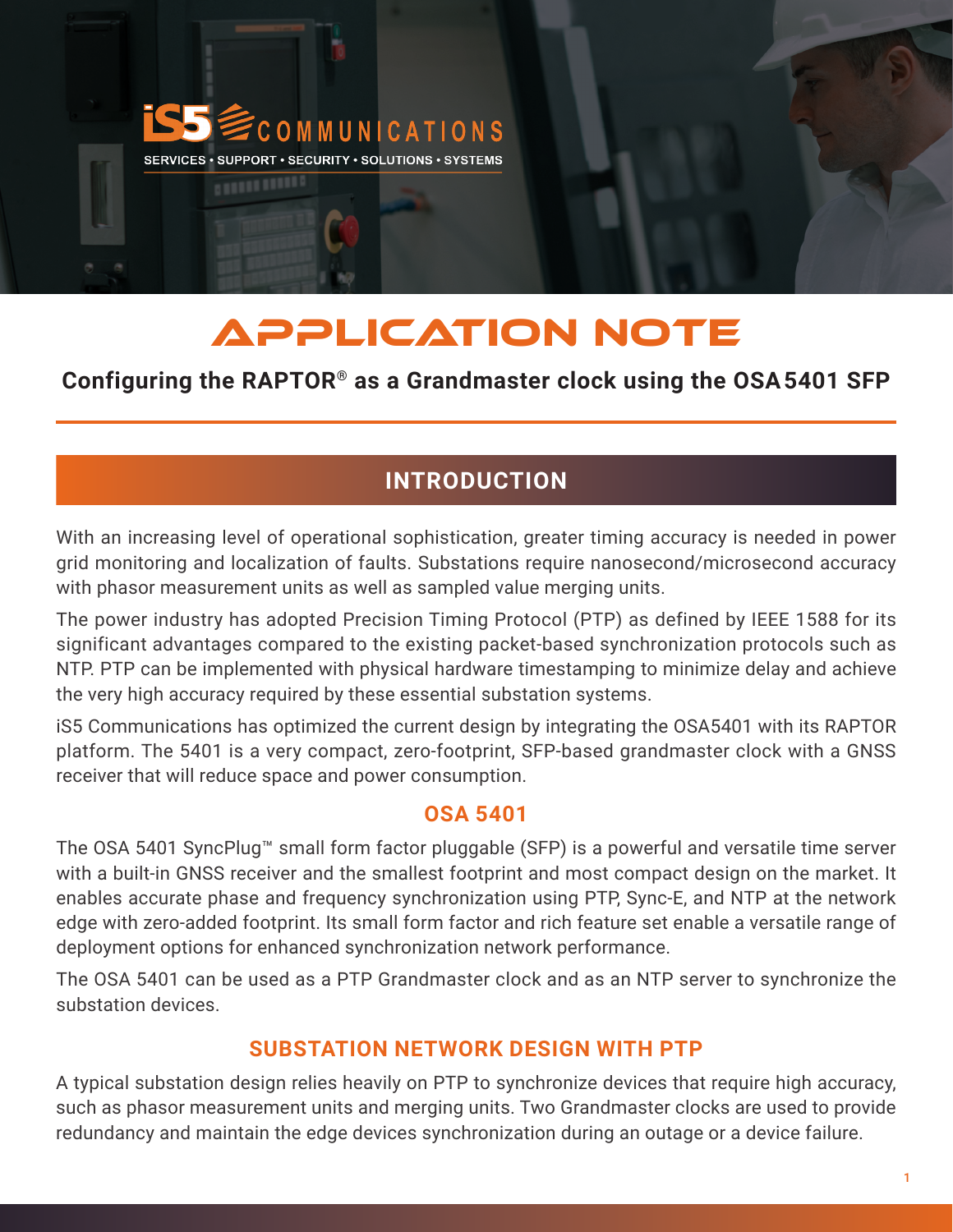The Grandmaster clock cabling will depend on the topology and the redundancy protocol used, such as RSTP, HSR, or PRP. Switches with PTP transparent clock support are required to maintain an accuracy below 1 microsecond as per the PTP power profile.

Figure 1 represents a typical substation network with two Grandmaster clocks connected each to a different network to provide redundancy.



*Figure 1 - Substation network with Grandmaster Clocks*

#### **SUBSTATION NETWORK DESIGN WITH OSA5401 AND RAPTOR**

The OSA 5401 is an SFP with a built-in GNSS receiver. This can be used as a PTP Grandmaster clock with various Layer 2 and Layer 3 PTP profiles, including power profile and supports NTP Server operation.

A GPS antenna should be installed and connected to the GNSS input connector prior to inserting the SFP in the RAPTOR.

The OSA 5401 SFP will be powered by the RAPTOR, but it will act as an independent device. It has a dedicated IP address for management and sync messages. It can be accessed through CLI and can be monitored from a network management system with SNMP.

This solution provides various advantages:

- A considerable space reduction is achieved in space-restrictive locations
- A lower power consumption
- Lower cost
- Eliminates the need for power and network cabling since the OSA SFP is directly plugged in the RAPTOR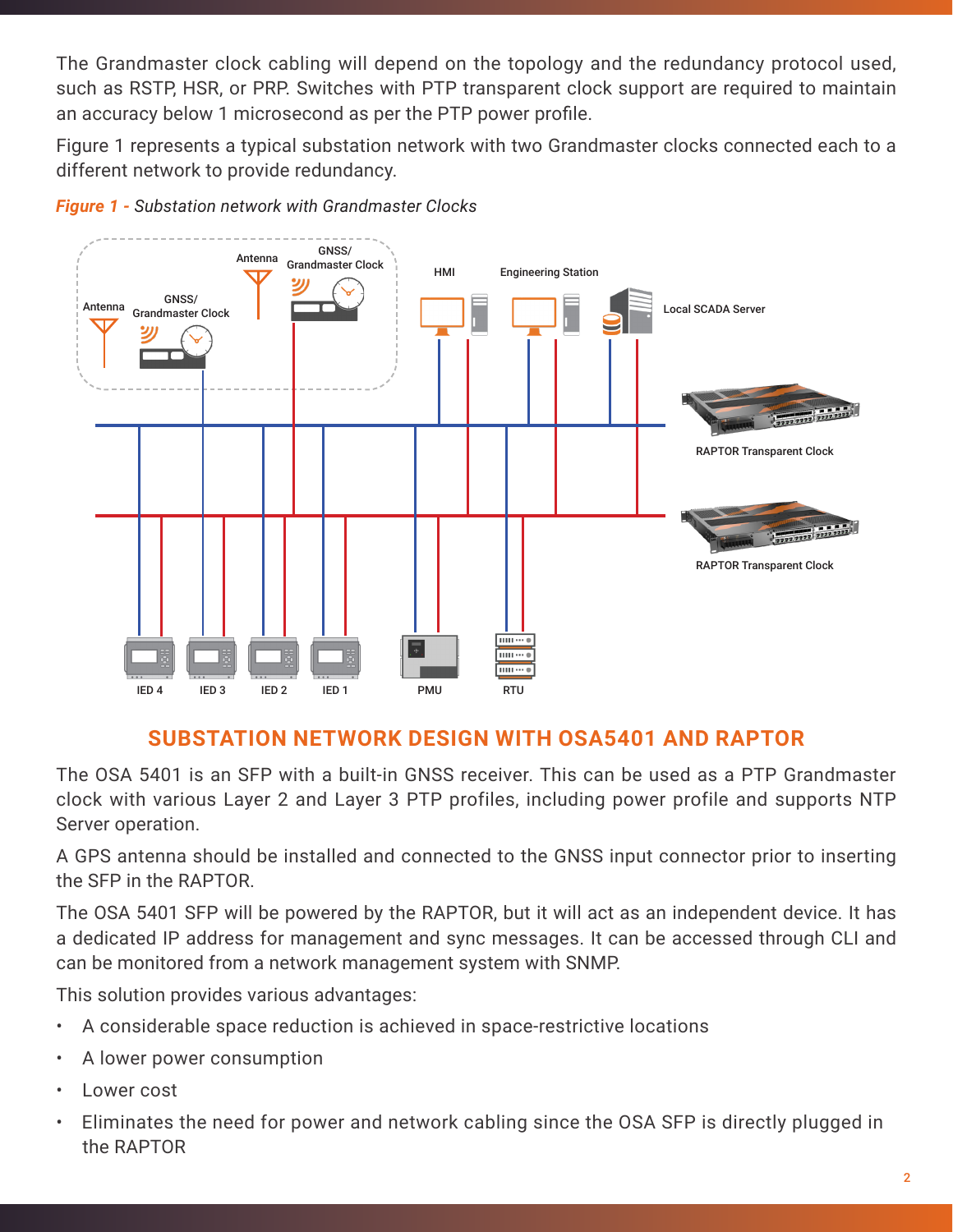Figure 2 represents a substation network with two OSA5401 SFPs acting as PTP Grandmaster Clocks and NTP server.



*Figure 2 - Substation network with OSA 5401 SFP for PTP GM clock and NTP server*

#### **Configuration steps**

This section describes the configuration steps required to configure the RAPTOR as a PTP transparent clock and the OSA5401 as a PTP Grandmaster clock and an NTP server.

The configuration details are defined in figure 3.





# **RAPTOR Configuration**

1. Enable PTP globally in the switch

iS5comm# configure terminal iS5comm (config)# no shutdown ptp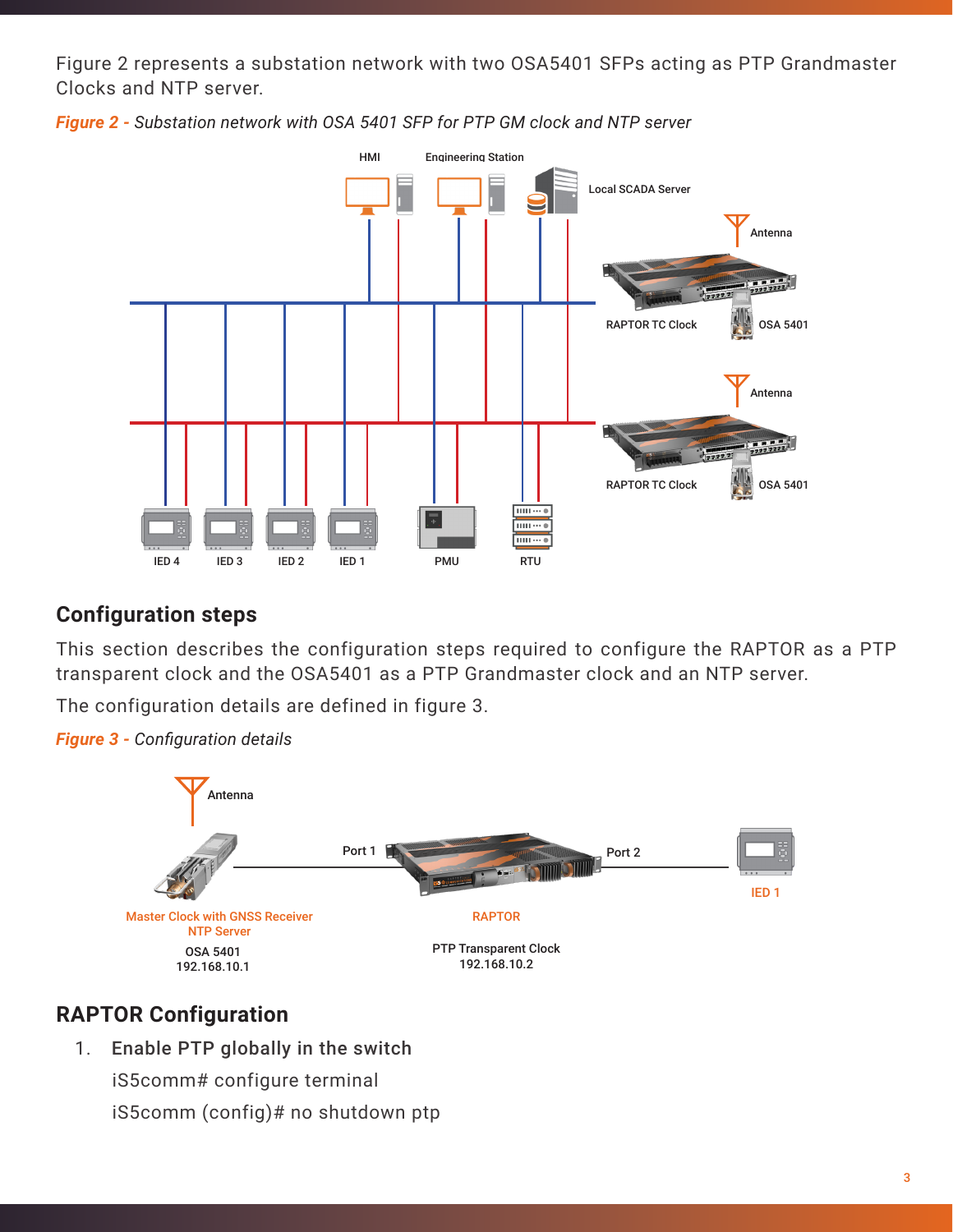- 2. Select PowerProfileV2 as the PTP profile iS5comm(config)# ptp profile PowerProfileV2
- 3. Select PowerProfileV2 as the PTP profile

iS5comm(config)# int gi 0/1 iS5comm(config-if)# ptp enable iS5comm(config-if)# exit iS5comm(config)# int gi 0/2 iS5comm(config-if)# ptp enable iS5comm(config-if)# end

*Figure 4 - RAPTOR Configuration*

iS5comm# iS5comm# configure terminal iS5comm(config)# no shutdown ptp iS5comm(config)# ptp profile PowerProfileU2<br>iS5comm(config)# int gi 0/1 iS5comm(config-if)# ptp enable iS5comm(config-if)# exit iS5comm(config)# int gi 0/2 iS5comm(config-if)# ptp enable iS5comm(config-if)# end iS5comm# ∎

### **OSA5401 INSTALLATION AND CONFIGURATION**

#### **OSA 5401 Installation**

OSA 5401 Syncplug™ is installed by plugging the device into an SFP socket of the RAPTOR.

Connect the cable from the antenna to the GNSS input connector on the front panel of the OSA 5401 Device.

*Figure 5 - OSA5401 RF antenna input and LED indicator location*

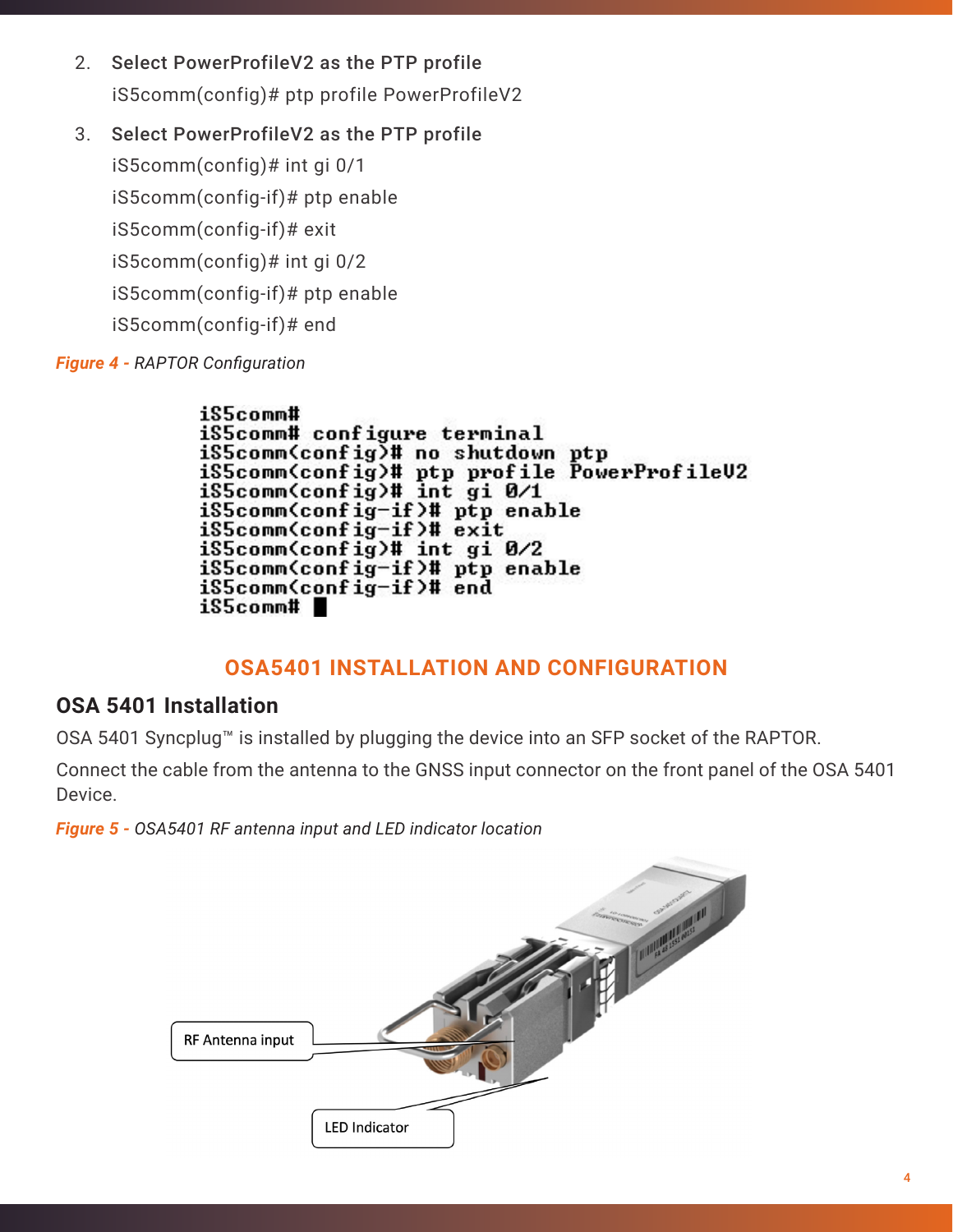# **OSA 5401 Installation**

The OSA5401 configuration requires three steps.

1. Change the default IP address.

To connect to the OSA 5401 unit, open a terminal emulation window on a PC that supports either Telnet or SSH client, such as TeraTerm or PuTTY

The default IP address is 192.168.0.2

The default username and passphrase is set as:

Username: root

Passphrase: ChgMeNOW

Use the commands below to change the IP address to 192.168.10.1

configure interface mgmt+ptp1 ip-address ipv4 192.168.10.1/24

save-and-reconfig

2. Verify that the GNSS receiver is locked.

With the command below verify that the GNSS tracking is locked and the receiver can receive signals from multiple satellites.

configure clock gnss show status

*Figure 6 - Output of the command "configure clock gnss show status"*

| ADVA--> configure clock gnss show status<br>configure clock gnss show status |                                    |
|------------------------------------------------------------------------------|------------------------------------|
| Administrative Status<br>Operational Status<br>Mode<br>Antenna-delay         | : Up<br>Up<br>gps<br>0             |
| Tracking                                                                     | : GNSS - Locked                    |
| <b>Location Mode</b><br>Minimum SNR<br><b>Minimum Elevation</b>              | : survey-in<br>: 9 dBHz<br>: 5 deg |

*Figure 7 - Output of the command "configure clock gnss show status"*

Catallita Ctatus:

|        | Num |    | SNR Hlth Used Azim |   |     | Elev |
|--------|-----|----|--------------------|---|-----|------|
|        | 2   | 39 | Y                  | Y | 327 | 74   |
| G<br>G | 4   | 23 | Y                  | Y | 40  | 11   |
|        | 5   | 32 | Y                  | Y | 211 | 22   |
|        | 6   | 35 | Y                  | Y | 56  | 53   |
|        | 9   | 29 | Y                  | Y | 73  | 23   |
| G<br>G | 11  | Ø  | N                  | N | 341 | 77   |
| Ġ      | 12  | 34 | Y                  | Y | 259 | 49   |
| Ğ<br>G | 17  | Ø  | Y                  | N | 125 | 10   |
|        | 19  | 27 | Y                  | Y | 120 | 31   |
| Ğ      | 20  | 26 | Y                  | Y | 205 | 58   |
| Ġ      | 25  | 20 | Y                  | Y | 299 | 32   |
| Ġ      | 29  | Ø  | Y                  | N | 306 | 6    |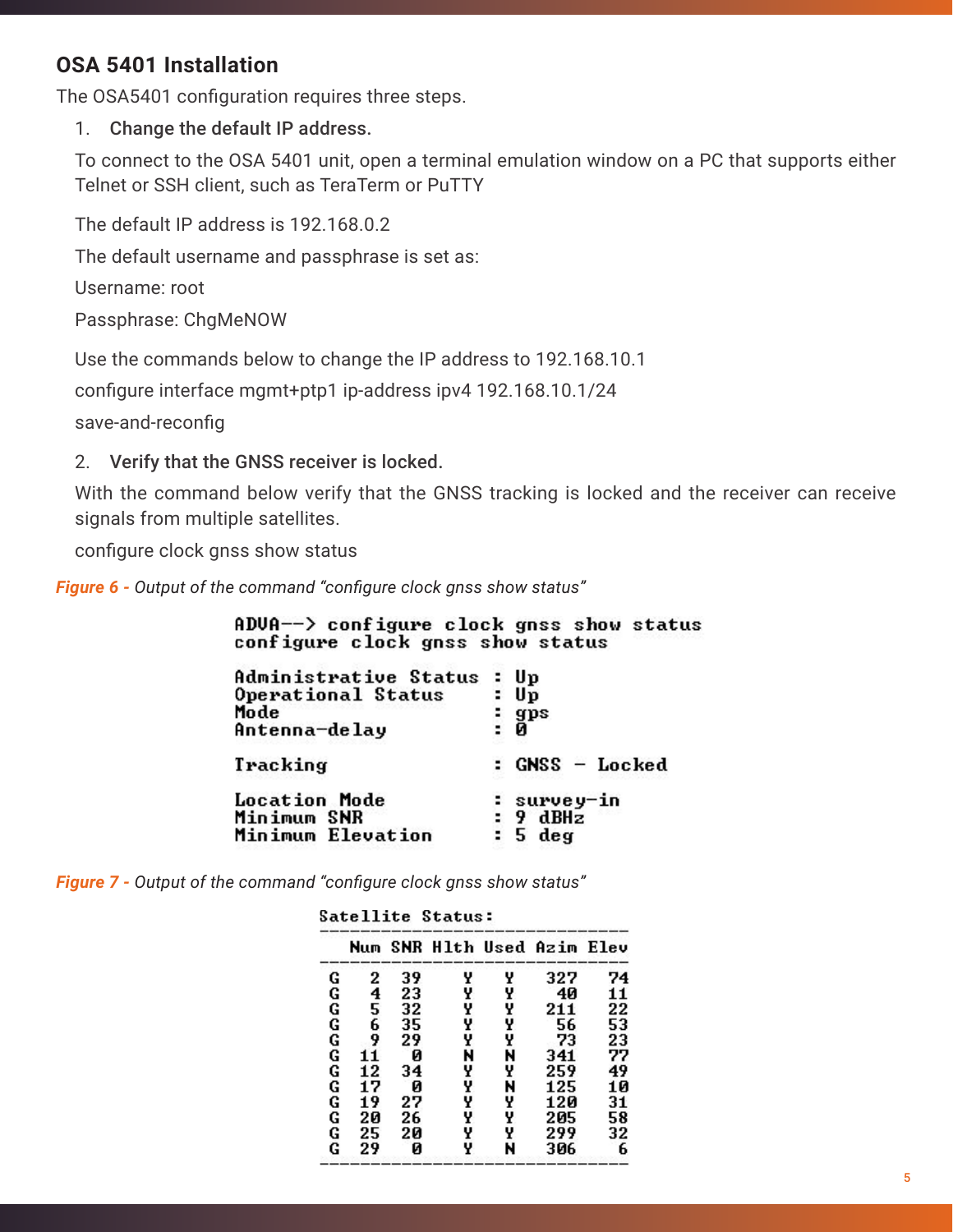- 3. Configure the Grandmaster Clock
	- Change the PTP profile to power profile  *configure clock l2-profiles profile c37.238-2017*
	- Active the master clock type under l2 profiles *configure clock l2-profiles master no shutdown*
	- Change the domain number to 254 *configure clock l2-profiles master domain-number 254*
	- Change the multicast MAC address used to 01-1B-19-00-00-00

*configure clock l2-profiles master mac 01-1B-19-00-00-00*

• Verify that the Master clock is enabled and that Sync messages are send and that PDelay request/response messages are sent and received.

| configure clock 12-profiles show status |                         |
|-----------------------------------------|-------------------------|
| Master:                                 |                         |
| multicast:                              | enabled                 |
| rate announce:                          | pps                     |
| rate sync:                              | pps                     |
| rate dresp:                             | pps                     |
| type:                                   | one-step                |
| <b>Tx clockClass:</b>                   | 6                       |
| Dynamic slaves:                         |                         |
| Active GM Clock ID:                     | 00:80:EA:FF:FE:86:AD:13 |
| Time Source:                            | GPS                     |
| Freq/Time Traceable:                    | TRUE∕TRUE               |
| UTC Offset:                             | 37                      |
| Slave:                                  | disabled                |
| Press <enter> to continue</enter>       |                         |

ADUA:configure-clock-12-profiles-show-status--><br>configure clock 12-profiles show status

| Counters:  | Received | Sent  |
|------------|----------|-------|
| Sync∶      | и        | 19487 |
| FollowUp:  | Й        | Ø     |
| DelayReq:  | Й        | Ø     |
| DelayResp: | Й        | Ø     |
| PDelayReq: | 18246    | 19027 |
| PDelayRsp: | 17807    | 18246 |
| PDRespFup: | Й        | и     |
| Announce:  | п        | 19487 |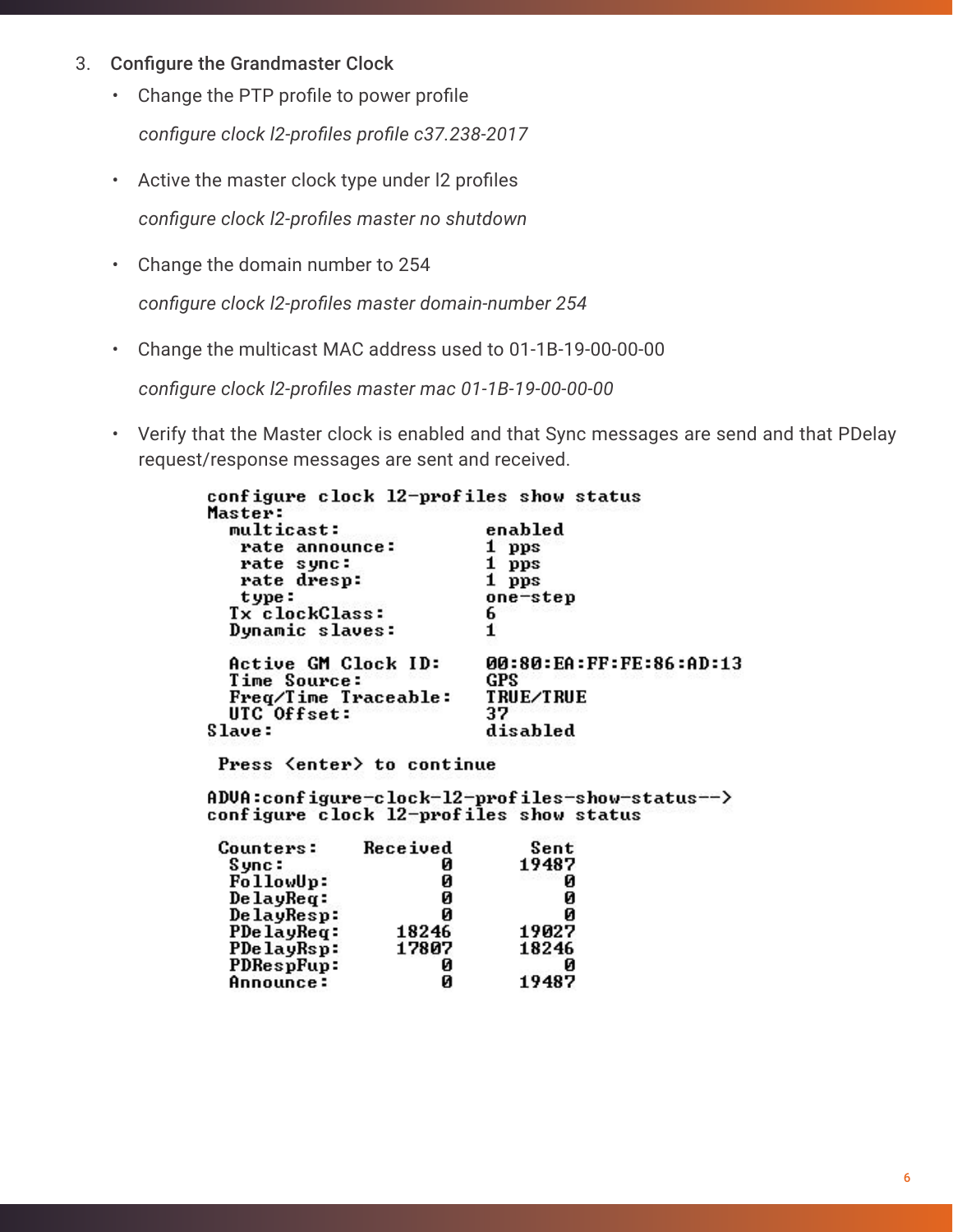#### 4. Configure the NTP Server

• Enable the NTP server

 *configure clock ntp server no shutdown*

- Verify that the NTP server is running *configure clock ntp show status*
- Save the configuration

*save-and-reconfig*

| ntp server        | configure clock ntp show status<br>: enabled |      |
|-------------------|----------------------------------------------|------|
| Counters:<br>NTP: | Received                                     | Sent |
|                   | ADUA:configure-clock-ntp-->                  |      |

# **CONCLUSION**

The power industry selected the PTP protocol to synchronize applications requiring high time accuracy, such as sampled values and synchrophasors. PTP is an ethernet-based protocol and can be used with the same communication medium as the control and protection traffic, eliminating the need for dedicated cabling for the synchronization traffic.

iS5 Communications optimizes the current design by integrating the OSA5401 to its RAPTOR platform. The OSA5401 is a small form factor pluggable with a GNSS receiver that can be used as a PTP Grandmaster Clock or an NTP server. The OSA5401 supports various layer 2 and layer 3 profiles, including Power Profile and Utility Profile.